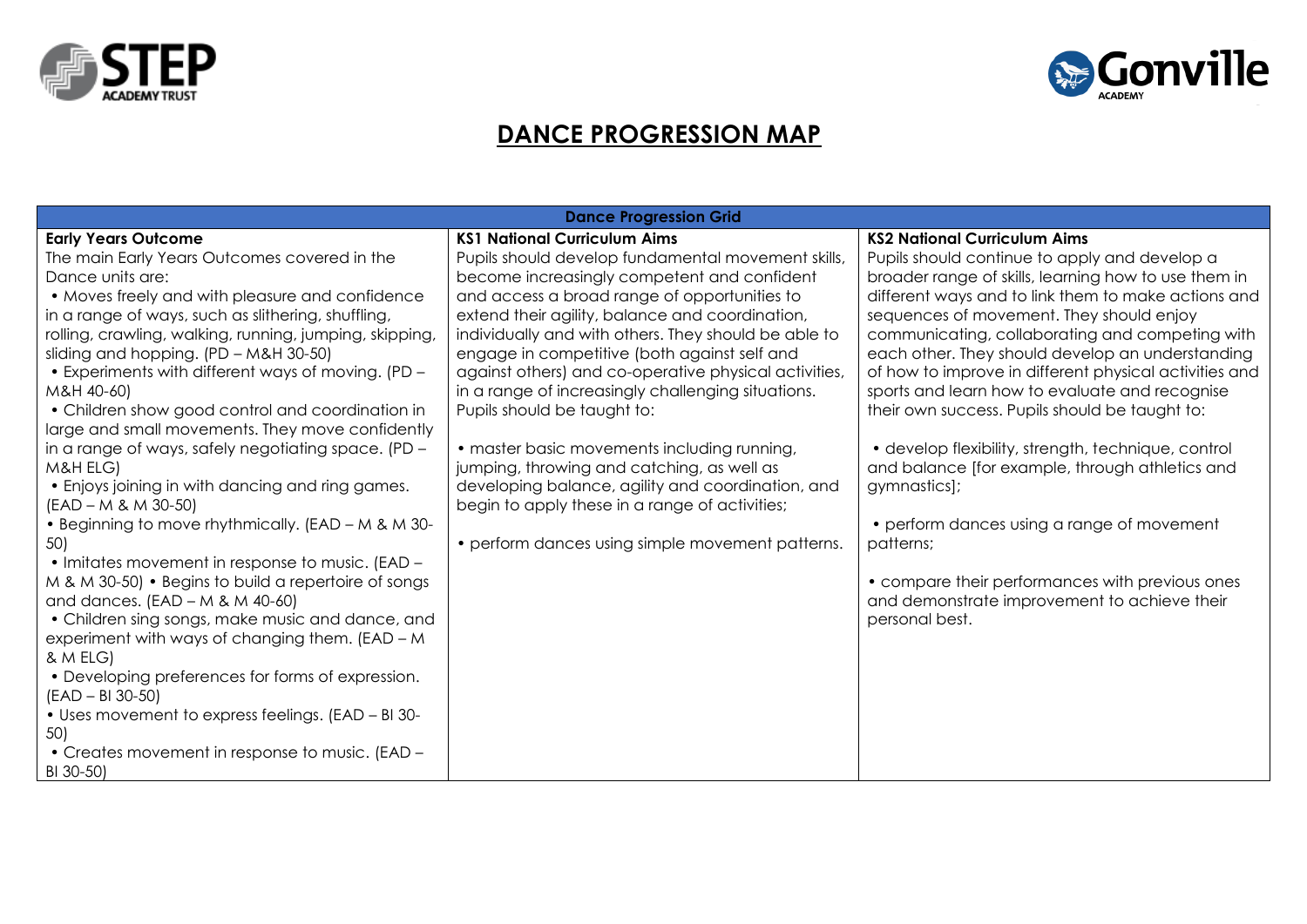



| • Captures experiences and responses with a range<br>$\vert$ of media, such as dance. (EAD – BI 30-50)<br>I • Initiates new combinations of movement and<br>gesture in order to express and respond to feelings,<br>$\vert$ ideas and experiences. (EAD – BI 40-60) |  |
|---------------------------------------------------------------------------------------------------------------------------------------------------------------------------------------------------------------------------------------------------------------------|--|
| $\vert \cdot \vert$ Children represent their own ideas, thoughts and<br>feelings through dance. (EAD - BI ELG)                                                                                                                                                      |  |

| EYFS                        | Year 1                                              | Year 2                                              | Year 3                                             | Year 4                                                   | Year 5                                                | Year 6                                                 |
|-----------------------------|-----------------------------------------------------|-----------------------------------------------------|----------------------------------------------------|----------------------------------------------------------|-------------------------------------------------------|--------------------------------------------------------|
| <b>Health &amp; Fitness</b> |                                                     |                                                     |                                                    |                                                          |                                                       |                                                        |
| Describe how the body       | Describe how the body                               | Recognise and describe                              | Recognise and describe                             | Describe how the body                                    | Know and understand the                               | Understand the                                         |
| feels when still and when   | feels before, during and                            | how the body feels during                           | the effects of exercise on                         | reacts at different times                                | reasons for warming up                                | importance of warming                                  |
| exercising.                 | after exercise.                                     | and after different<br>physical activities.         | the body.                                          | and how this affects<br>performance.                     | and cooling down.                                     | up and cooling down.                                   |
|                             | Carry and place                                     |                                                     | Know the importance of                             |                                                          | Explain some safety                                   | Carry out warm-ups and                                 |
|                             | equipment safely.                                   | Explain what they need to<br>stay healthy           | strength and flexibility for<br>physical activity. | Explain why exercise is<br>good for your health.         | principles when preparing<br>for and during exercise. | cool-downs safely and<br>effectively.                  |
|                             |                                                     |                                                     | Explain why it is important<br>to warm up and cool | Know some reasons for<br>warming up and cooling          |                                                       | Understand why exercise<br>is good for health, fitness |
|                             |                                                     |                                                     | down.                                              | down.                                                    |                                                       | and wellbeing.                                         |
|                             |                                                     |                                                     |                                                    |                                                          |                                                       | Know ways they can<br>become healthier.                |
|                             |                                                     |                                                     | <b>Dance Skills</b>                                |                                                          |                                                       |                                                        |
| Join a range of different   | Copy and repeat actions.                            | Copy, remember and                                  | Begin to improvise with a                          | Identify and repeat the                                  | Identify and repeat the                               | Identify and repeat the                                |
| movements together.         |                                                     | repeat actions.                                     | partner to create a simple                         | movement patterns and                                    | movement patterns and                                 | movement patterns and                                  |
|                             | Put a sequence of actions                           |                                                     | dance.                                             | actions of a chosen                                      | actions of a chosen                                   | actions of a chosen                                    |
| Change the speed of         | together to create a                                | Create a short motif                                |                                                    | dance style.                                             | dance style.                                          | dance style.                                           |
| their actions.              | motif.                                              | inspired by a stimulus.                             | Create motifs from                                 |                                                          |                                                       |                                                        |
|                             |                                                     |                                                     | different stimuli.                                 | Compose a dance that                                     | Compose individual.                                   | Compose individual,                                    |
| Change the style of their   | Vary the speed of their                             | Change the speed and                                |                                                    | reflects the chosen dance                                | partner and group                                     | partner and group                                      |
| movements.                  | actions.                                            | level of their actions.                             | Begin to compare and                               | style.                                                   | dances that reflect the                               | dances that reflect the                                |
| Create a short movement     |                                                     |                                                     | adapt movements and                                | Confidently improvise with<br>a partner or on their own. | chosen dance style.                                   | chosen dance style.                                    |
| phrase which                | Use simple choreographic<br>devices such as unison, | Use simple choreographic<br>devices such as unison, | motifs to create a larger<br>sequence.             |                                                          |                                                       |                                                        |
|                             | canon and mirroring.                                | canon and mirroring.                                |                                                    |                                                          |                                                       |                                                        |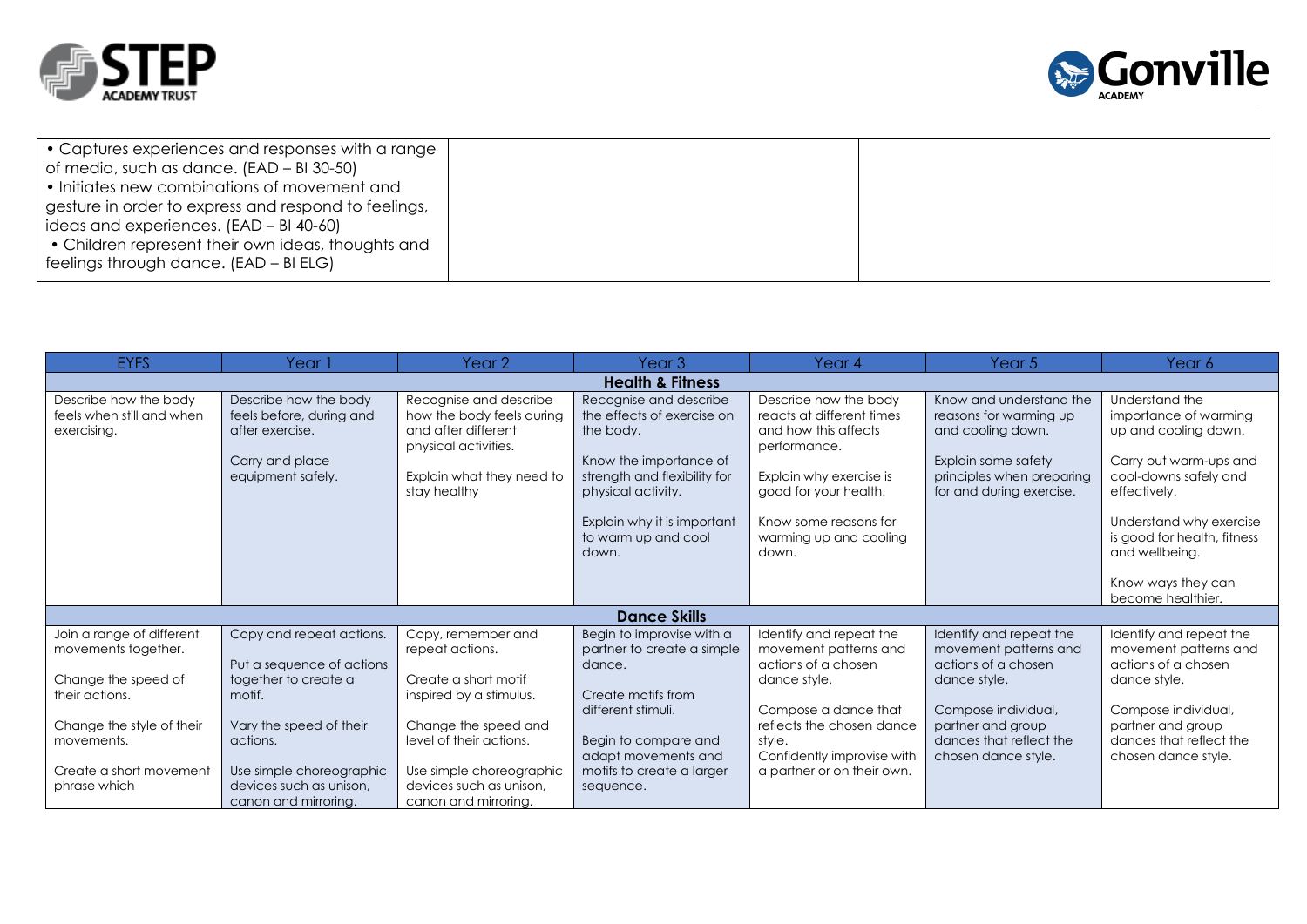



| demonstrates their own |                         |                             | Use simple dance        | Compose longer dance    | Show a change of pace        | Use dramatic expression in  |
|------------------------|-------------------------|-----------------------------|-------------------------|-------------------------|------------------------------|-----------------------------|
| ideas.                 | Begin to improvise      | Use different transitions   | vocabulary to compare   | sequences in a small    | and timing in their          | dance movements and         |
|                        | independently to create | within a dance motif.       | and improve work.       | group.                  | movements.                   | motifs.                     |
|                        | a simple dance.         |                             |                         |                         |                              |                             |
|                        |                         | Move in time to music.      | Perform with some       | Demonstrate precision   | Develop an awareness of      | Perform with confidence.    |
|                        |                         |                             | awareness of rhythm and | and some control in     | their use of space.          | using a range of            |
|                        |                         | Improve the timing of their | expression.             | response to stimuli.    |                              | movement patterns.          |
|                        |                         | actions.                    |                         |                         | Demonstrate imagination      |                             |
|                        |                         |                             |                         | Begin to vary dynamics  | and creativity in the        | Demonstrate strong and      |
|                        |                         |                             |                         | and develop actions and | movements they devise in     | controlled movements        |
|                        |                         |                             |                         | motifs in response to   | response to stimuli.         | throughout a dance          |
|                        |                         |                             |                         | stimuli.                |                              | sequence. Combine           |
|                        |                         |                             |                         |                         | Use transitions to link      |                             |
|                        |                         |                             |                         |                         |                              | flexibility, techniques and |
|                        |                         |                             |                         | Demonstrate rhythm and  | motifs smoothly together.    | movements to create a       |
|                        |                         |                             |                         | spatial awareness.      |                              | fluent sequence.            |
|                        |                         |                             |                         |                         | Improvise with               |                             |
|                        |                         |                             |                         | Change parts of a dance | confidence, still            | Move appropriately and      |
|                        |                         |                             |                         | as a result of self-    | demonstrating fluency        | with the required style in  |
|                        |                         |                             |                         | evaluation.             | across the sequence.         | relation to the stimulus,   |
|                        |                         |                             |                         |                         |                              | e.g. using various levels,  |
|                        |                         |                             |                         | Use simple dance        | Ensure their actions fit the | ways of travelling and      |
|                        |                         |                             |                         | vocabulary when         | rhythm of the music.         | motifs.                     |
|                        |                         |                             |                         | comparing and improving |                              |                             |
|                        |                         |                             |                         | work.                   | Modify parts of a            | Show a change of pace       |
|                        |                         |                             |                         |                         | sequence as a result of      | and timing in their         |
|                        |                         |                             |                         |                         | self and peer evaluation.    | movements.                  |
|                        |                         |                             |                         |                         |                              |                             |
|                        |                         |                             |                         |                         | Use more complex dance       | Move rhythmically and       |
|                        |                         |                             |                         |                         | vocabulary to compare        | accurately in dance         |
|                        |                         |                             |                         |                         | and improve work.            | sequences.                  |
|                        |                         |                             |                         |                         |                              |                             |
|                        |                         |                             |                         |                         |                              |                             |
|                        |                         |                             |                         |                         |                              | Improvise with              |
|                        |                         |                             |                         |                         |                              | confidence, still           |
|                        |                         |                             |                         |                         |                              | demonstrating fluency       |
|                        |                         |                             |                         |                         |                              | across their sequence.      |
|                        |                         |                             |                         |                         |                              |                             |
|                        |                         |                             |                         |                         |                              | Dance with fluency and      |
|                        |                         |                             |                         |                         |                              | control, linking all        |
|                        |                         |                             |                         |                         |                              | movements and ensuring      |
|                        |                         |                             |                         |                         |                              | that transitions flow.      |
|                        |                         |                             |                         |                         |                              |                             |
|                        |                         |                             |                         |                         |                              | Demonstrate consistent      |
|                        |                         |                             |                         |                         |                              | precision when              |